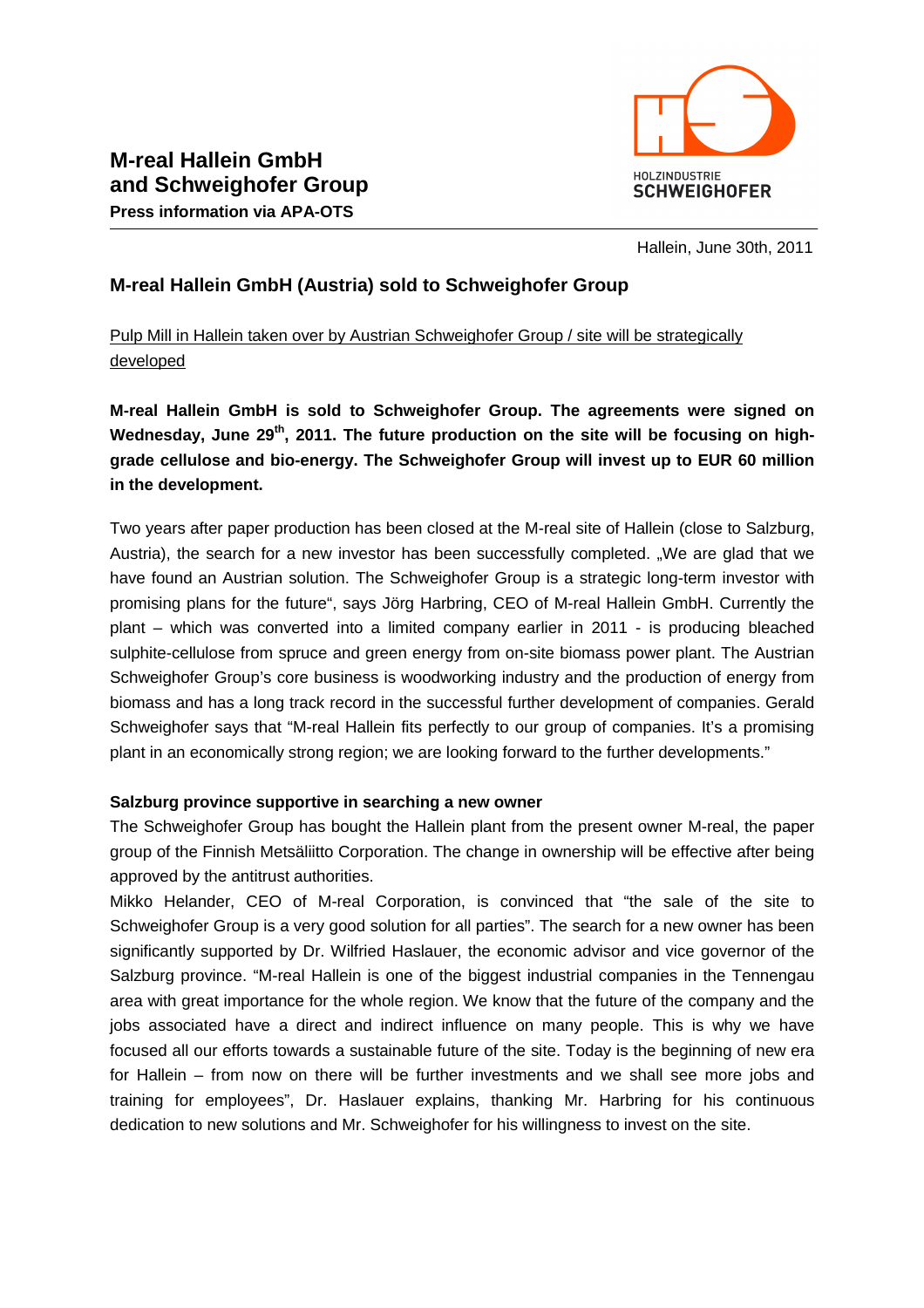#### **Schweighofer Gruppe will invest up to EUR 60 million**

By 2013 the new owner will invest around EUR 60 million in the extension of existing facilities and the expansion into new business areas. "Concerning the pulp production we want to offer a broader product range and additionally produce high-grade specialty cellulose for viscose fibre production and other fibres for instance for the food industry. "Until the market for these products will have been successfully entered, we expect further considerable losses. But in cooperation with delegations of the workforce and local management we are confident to lead the company into a profitable future", says Gerald Schweighofer.

#### **Employees will keep their jobs**

All 200 employees working in Hallein will be taken over. In addition, about 15 new people will be hired and the trainee programme will be re-established. Furthermore, the research & development activities will be increased and intensified. "We rely on the know-how and the commitment of our employees in order to run the plant successfully and profitably in the future", says Mr. Harbring, General Manager of M-real Hallein GmbH, who will remain in his position after closing of the deal. Province governor Gabi Burgstaller is equally happy: "I am convinced that the new owner and his plans guarantee job security. The Salzburg province will actively support the prosperous future of this company as it has high importance for the Tennengau region and even beyond."

### **Customer and supplier relationships will be maintained**

All relationships with customers and suppliers will continue after the change of ownership. Pulp customers will enjoy the service of M-real Hallein as usual; orders will still be processed via the sales organisation of Botnia. Likewise, the wood supply of the plant will be organised by existing suppliers and will be managed by Thosca Holz Hallein.

#### **About M-real Hallein GmbH**

M-real Hallein GmbH, a limited company, has about 200 employees and produces about 160,000 tonnes of pulp per year, which is predominantly sold to the European paper industry. At the same time, the company is one of the major suppliers of renewable energy in the Salzburg province and one the largest consumers of wood in Austria. The annual wood consumption totals about 700,000 cbm of woodchips and industrial wood for pulp production and around 100,000 cbm wood for energy production.

#### **About the Schweighofer Group**

The Schweighofer Group is a family owned, Austrian based holding with companies in different branches and countries. The main focus of the group is in the woodworking industry and the production of green energy from biomass. Since 2002, Holzindustrie Schweighofer has been being active in Romania and currently employs around 2,000 people at four different production sites, which makes the group the market leader in the Romanian woodworking industry. Today the Schweighofer Group runs Romania's largest cogeneration plants fuelled only by biomass. Moreover, the Group is one of the largest forest owners in Central and Eastern Europe. After completion of all investments and planned operations in Hallein, the Schweighofer Group will increase its turnover of its forest based sector to about EUR 600 million.